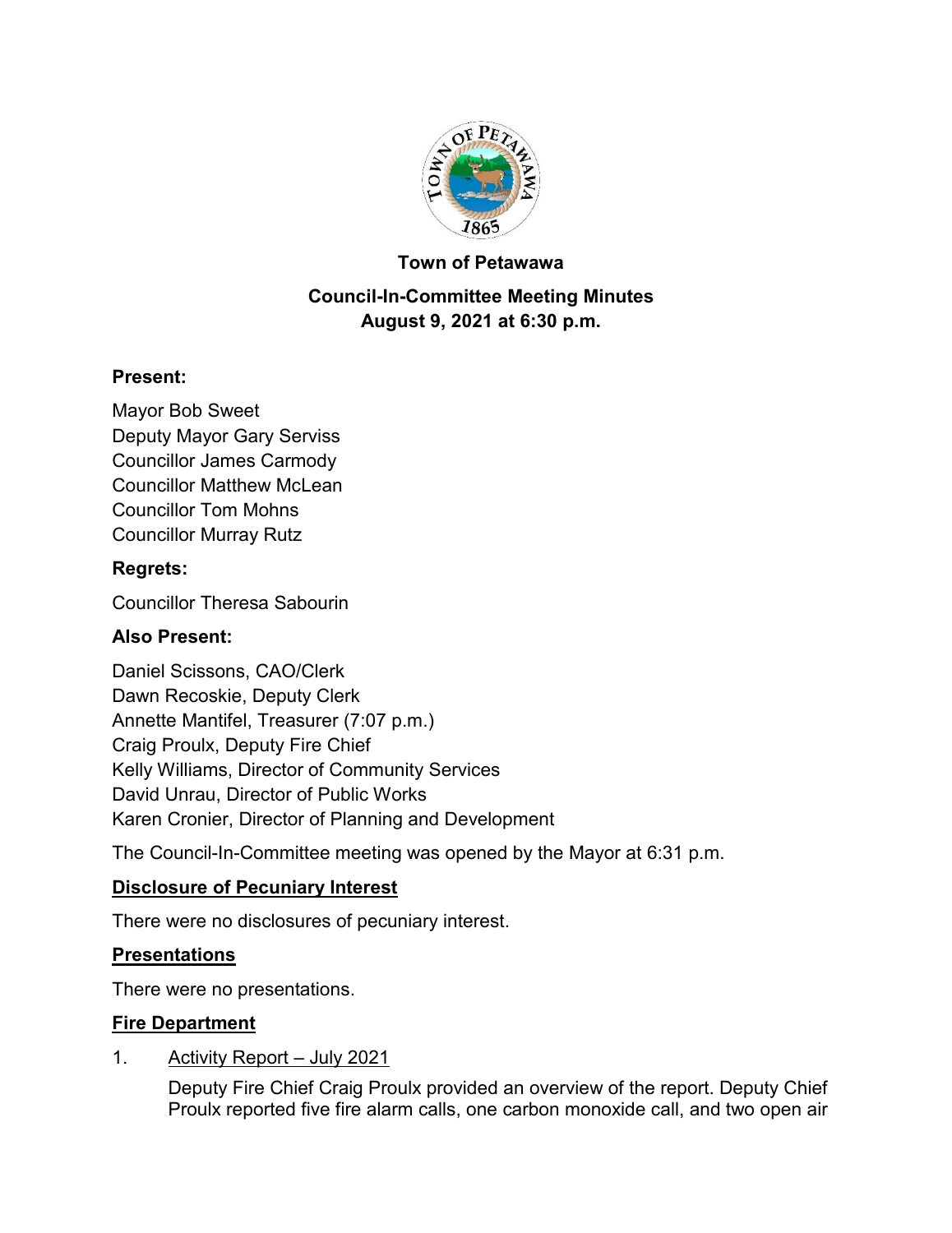burning calls for the month of July. Deputy Chief Proulx highlighted the monthly platoon training which focused on pump operations and drafting; and reported five new recruits have completed their orientation training, personal protective equipment and pump operation training.

## **Moved by Gary Serviss**

## **Seconded by Murray Rutz**

That the Fire Department activity report for July be accepted as information. **Carried**

2. FD-02-2021 – Award of Tender #FD-02-2021, For the Supply and Delivery of One (1) 2021 or 2022, 3500 Series Four Wheel Drive Truck with Crew Cab

Deputy Chief Proulx provided an overview of the report.

#### **Moved by James Carmody Seconded by Matthew McLean**

That Council awards Tender #FD-02-2021, for the supply and delivery of one (1) 2021 or 2022, 3500 Series Four Wheel Drive Truck with Crew Cab, to Finch Chevrolet Cadillac Buick GMC Ltd. in the amount of \$48,899.00 plus air conditioning tax and HST.

## **Carried**

3. Fire Protection Budget

Received for information.

# **Community Services**

1. Activity Report – July 2021

Kelly Williams, Director of Community Services, provided an overview of the monthly report. Mr. Williams reported on the various services, programs and rental activities realized over the month. Mr. Williams reported the washroom renovations at the Civic Centre have been completed and the backstop project has also been completed. The arena floor has been poured and the boards are currently being installed and the new accessible dock has been installed at Petawawa Point beach. Mr. Williams highlighted the upcoming Doggy Paddle event on August 21<sup>st</sup> in support of the Ontario SPCA Renfrew County Animal Centre. Mr. Williams thanked the Petawawa Civic Centre Fundraising Committee for their significant donation in the amount of \$33,000.00 which will fund the purchase of a new scoreboard for the arena and new wrapping for the baseball diamond scoreboards.

# **Moved by Gary Serviss**

# **Seconded by Murray Rutz**

That the Community Services monthly report for July be accepted as information. **Carried**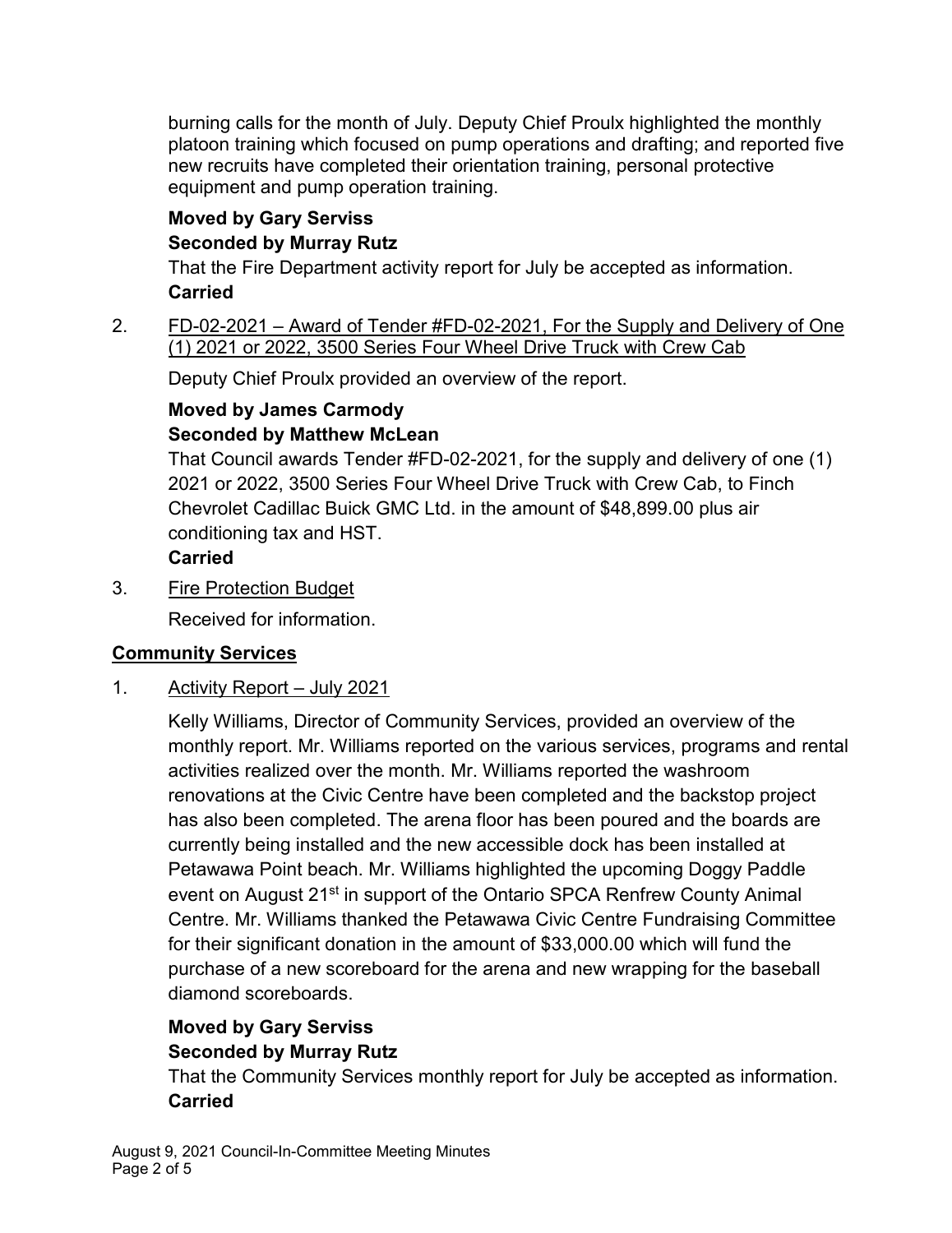2. CS-06-2021 – Renewal of the Facilities Maintenance Services Agreement with the Petawawa Public Library

Kelly Williams provided an overview of the report.

### **Moved by Gary Serviss Seconded by James Carmody**

That Council endorses the extension of the Facilities Maintenance Services Agreement between the Town of Petawawa and the Petawawa Public Library. **Carried**

3. Community Services Budget Report

Received for information.

#### **Public Works**

1. Monthly Report – August 2021

David Unrau, Director of Public Works, provided an overview of the monthly report. Mr. Unrau highlighted capital projects to-date, asset management, and special projects. Mr. Unrau reported Airport Road and Biesenthal Road construction projects have been completed; the new half ton pick-up truck is scheduled to be delivered mid-September.

# **Moved by James Carmody Seconded by Murray Rutz**

That the Public Works monthly report for August be accepted as information. **Carried**

2. Public Works Budget Report

Received for information.

3. Sewage System Budget Report

Received for information.

4. Waterworks Budget Report

Received for information.

## **Planning and Development**

1. Activity Report – July 2021

Karen Cronier, Director of Planning and Development, provided an overview of the monthly report. Ms. Cronier highlighted the active subdivisions, zoning by-law amendments, and site plan applications. Ms. Cronier reported the final draft of the consolidated zoning by-law has been reviewed by staff and will be presented to Council in September.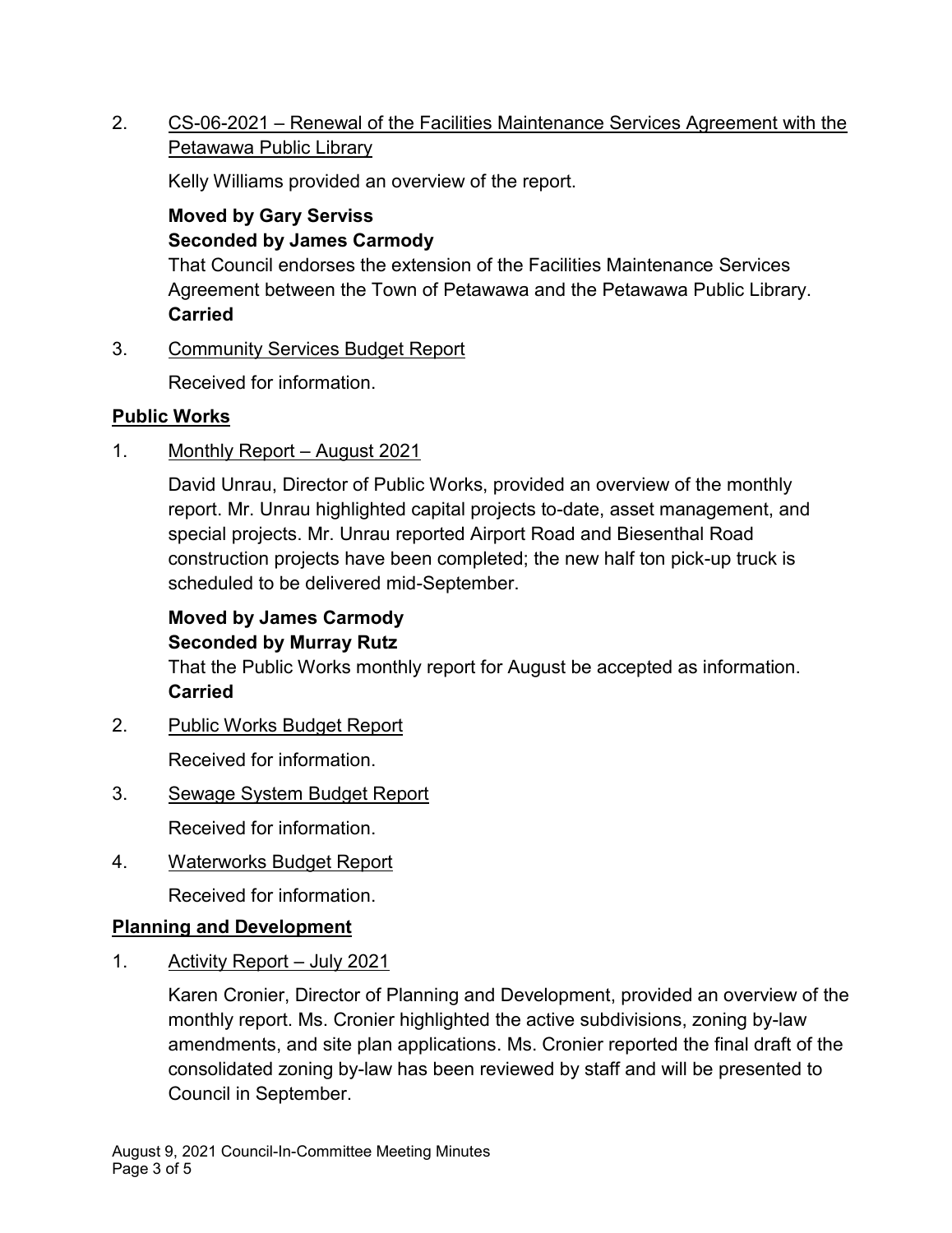## **Moved by Gary Serviss Seconded by Tom Mohns**

That the Planning and Development activity report for July be accepted as information.

## **Carried**

2. Building Activity Report – June 2021 & July 2021

Karen Cronier presented the monthly reports.

# **Moved by Murray Rutz**

#### **Seconded by Tom Mohns**

That the Building activity reports for June and July be accepted as information. **Carried**

3. Budget Reports (Planning, Building, and Economic Development)

Received for information.

## **Finance and Management**

1. Accounts Payable – July 2021

Annette Mantifel, Treasurer, presented the report.

# **Moved by Gary Serviss Seconded by Matthew McLean**

That the general cheque #'s 34856 to 35054 in the amount of \$2,797,662.69 be passed by Council and paid by the Treasurer. **Carried**

2. ADMIN-16-2021 – Animal Control/By-law Enforcement Activity Report-July 2021

Dawn Recoskie, Deputy Clerk, provided an overview of the monthly report.

#### **Moved by Murray Rutz Seconded by James Carmody**

That the Animal Control/By-law Enforcement monthly report for July be accepted as information.

#### **Carried**

3. Budget Reports (Administration, Animal Control/By-law Enforcement, and Council) Received for information.

## **General Matters**

There was nothing to report.

## **Closed Meeting**

There was no closed meeting.